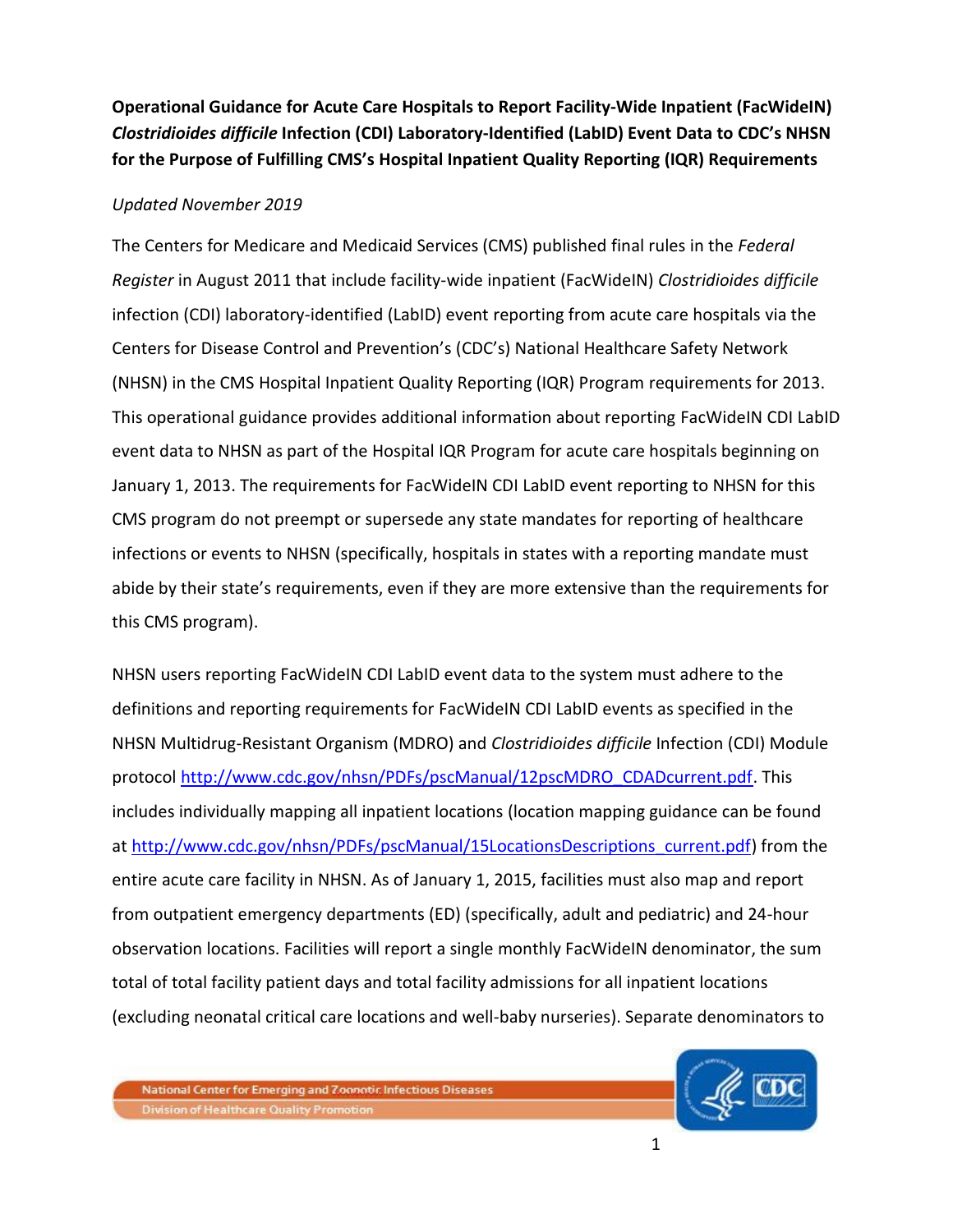capture ED and 24-hour observation location(s) encounters for each mapped location are also required. Additionally, as of January 1, 2015 facilities are required to exclude and indicate that inpatient rehabilitation facilities (IRFs) and inpatient psychiatric facilities (IPFs) locations that have CMS Certification Numbers (CCNs) that are different from the acute care facility (even if only different by a single letter in the 3<sup>rd</sup> position) have been removed from monthly FacWideIN denominator counts (patient days and admissions).

Facilities will continue to report all CDI LabID events, which are defined as *C. difficile* identified as the associated pathogen for patient illness by a positive lab test result for *C. difficile* toxin A and/or B, the *C. difficile* toxin gene, or a toxin-producing *C. difficile organism* detected by culture, or other FDA-approved lab methods performed on an unformed stool sample, obtained for clinical decision making purposes (specifically, no surveillance cultures) from a patient in a specific inpatient, ED, or 24-hour observation location having no previous like specimen identified from a laboratory result from that patient in that inpatient location in the previous 14 days. Please see the MDRO/CDI Module protocol for more detailed guidance on CDI LabID event reporting, including how to report events when multi-step stool testing is performed.

Acute care hospitals must report CDI LabID events from inpatient, ED, and 24-hour observation locations with a specimen collection date on or after January 1, 2015 and associated facilitywide inpatient (minus neonatal units and units with separate CCNs), outpatient ED, and 24-hour observation denominator data starting on January 1, 2015.

Monthly reporting plans must be created or updated in NHSN to include FacWideIN, ED, and 24-hour observation location CDI LabID events, specifically, FacWideIN CDI LabID event surveillance must be in the monthly reporting plans ("in-plan") in order for data to be shared with CMS. All data fields required for both numerator and denominator data collection must be submitted to NHSN, including the "no events" field for any month during which no CDI LabID events were identified. Data must be reported to NHSN by means of manual data entry into the NHSN web-based application or via file imports using the Clinical Document Architecture (CDA)